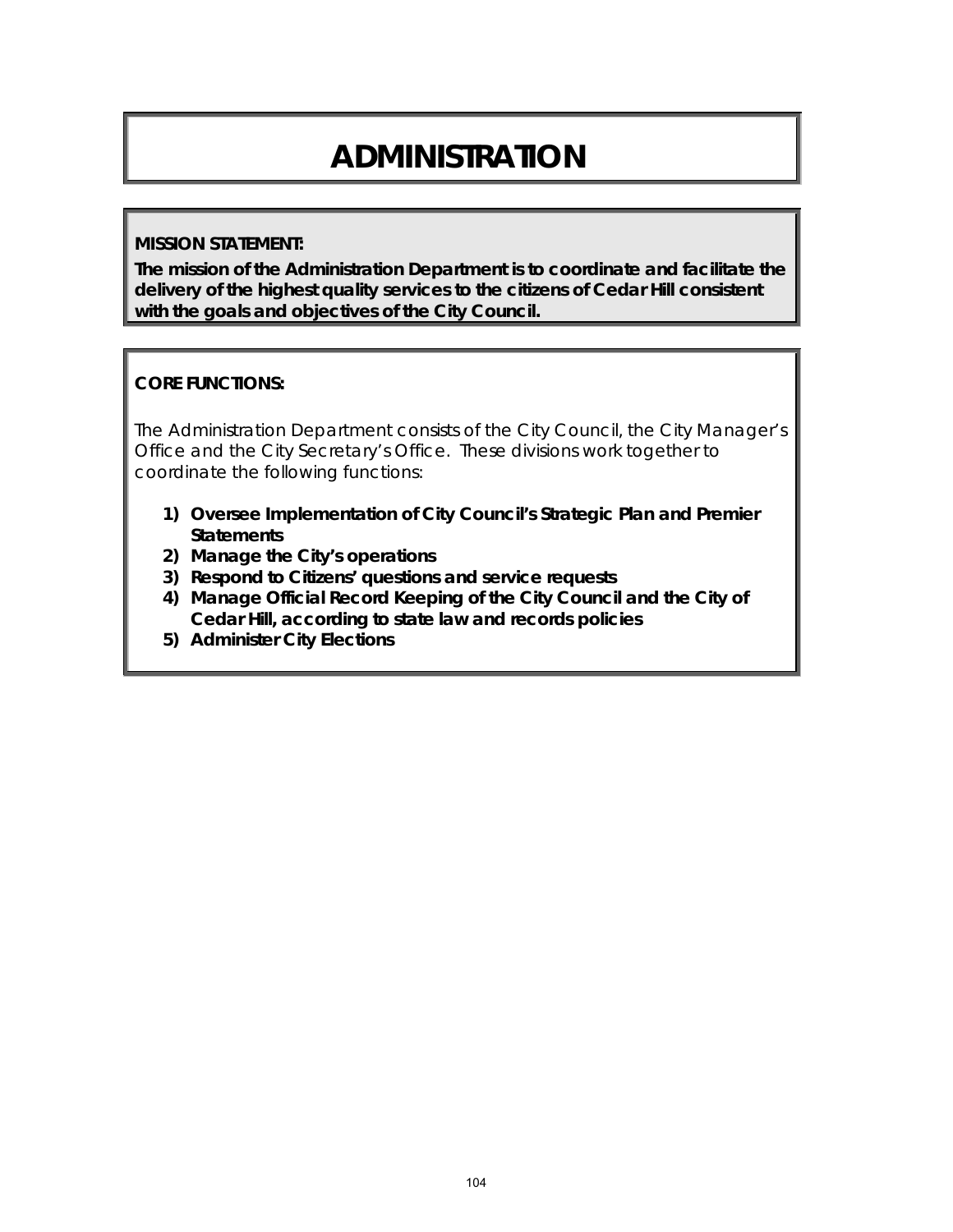| <b>EXPENDITURES</b>            | <b>ACTUAL</b>   | <b>BUDGET</b>   | <b>ESTIMATED</b> | <b>BUDGET</b>   |
|--------------------------------|-----------------|-----------------|------------------|-----------------|
|                                | FY 11-12        | FY 12-13        | FY 12-13         | FY 13-14        |
|                                |                 |                 |                  |                 |
| Personnel                      | 1,069,838<br>\$ | 1,066,340<br>\$ | 1.056.045<br>\$  | 1,138,200<br>\$ |
| <b>Supplies</b>                | 9.694           | 12.220          | 12,200           | 12,220          |
| Maintenance                    | 6,775           | 9,500           | 12,500           | 9,000           |
| Services                       | 49.130          | 77.285          | 83,925           | 77,325          |
| <b>Utilities</b>               | 4.453           | 4.180           | 4.180            | 4,180           |
| Lease / Rentals                | 3.554           | 3.555           | 3.555            | 3,555           |
| Sundry                         | 116,929         | 121.545         | 109,045          | 123,545         |
| <b>TOTAL Department Budget</b> | 1.260.373       | 1,294,625<br>S. | 1,281,450<br>\$  | \$1,368,025     |

#### **SUMMARY ADMINISTRATION**

| <b>STAFFING</b>                 | <b>ACTUAL</b> | <b>BUDGET</b> | <b>ESTIMATED</b> | <b>BUDGET</b> |
|---------------------------------|---------------|---------------|------------------|---------------|
|                                 | FY 11-12      | FY 12-13      | FY 12-13         | FY 13-14      |
|                                 |               |               |                  |               |
| <b>City Manager</b>             | 1.00          | 1.00          | 1.00             | 1.00          |
| Deputy City Manager             | 1.00          | 1.00          | 1.00             | 1.00          |
| <b>Assistant City Manager</b>   | 1.00          | 1.00          | 1.00             | 1.00          |
| <b>City Secretary</b>           | 1.00          | 1.00          | 1.00             | 1.00          |
| Assistant to the City Manager   | 0.00          | 0.00          | 1.00             | 1.00          |
| <b>Public Relations Manager</b> | 1.00          | 1.00          | 1.00             | 1.00          |
| Administrative Asst. to the CM  | 1.00          | 1.00          | 1.00             | 1.00          |
| <b>Executive Assistant</b>      | 2.00          | 2.00          | 1.00             | 1.00          |
| <b>Executive Secretary</b>      | 1.00          | 1.00          | 1.00             | 1.00          |
| Part-Time Receptionist          | 0.00          | 0.00          | 1.00             | 1.00          |
| Part-Time Clerk                 | 1.00          | 1.00          | 0.00             | 0.00          |
| <b>TOTAL Department Staff</b>   | 10.00         | 10.00         | 10.00            | 10.00         |

| <b>PERFORMANCE</b><br><b>IINDICATORS</b>                              | <b>ACTUAL</b><br>FY 11-12 | <b>BUDGET</b><br>FY 12-13 | <b>ESTIMATED</b><br>FY 12-13 | <b>BUDGET</b><br>FY 13-14 |
|-----------------------------------------------------------------------|---------------------------|---------------------------|------------------------------|---------------------------|
| <b>Direct City Departments</b><br>toward Council's Premier Statements | 100%                      | 100%                      | 100%                         | 100%                      |
| Produce and post Council<br>meetings within 72 hours                  | 100%                      | 100%                      | 100%                         | 100%                      |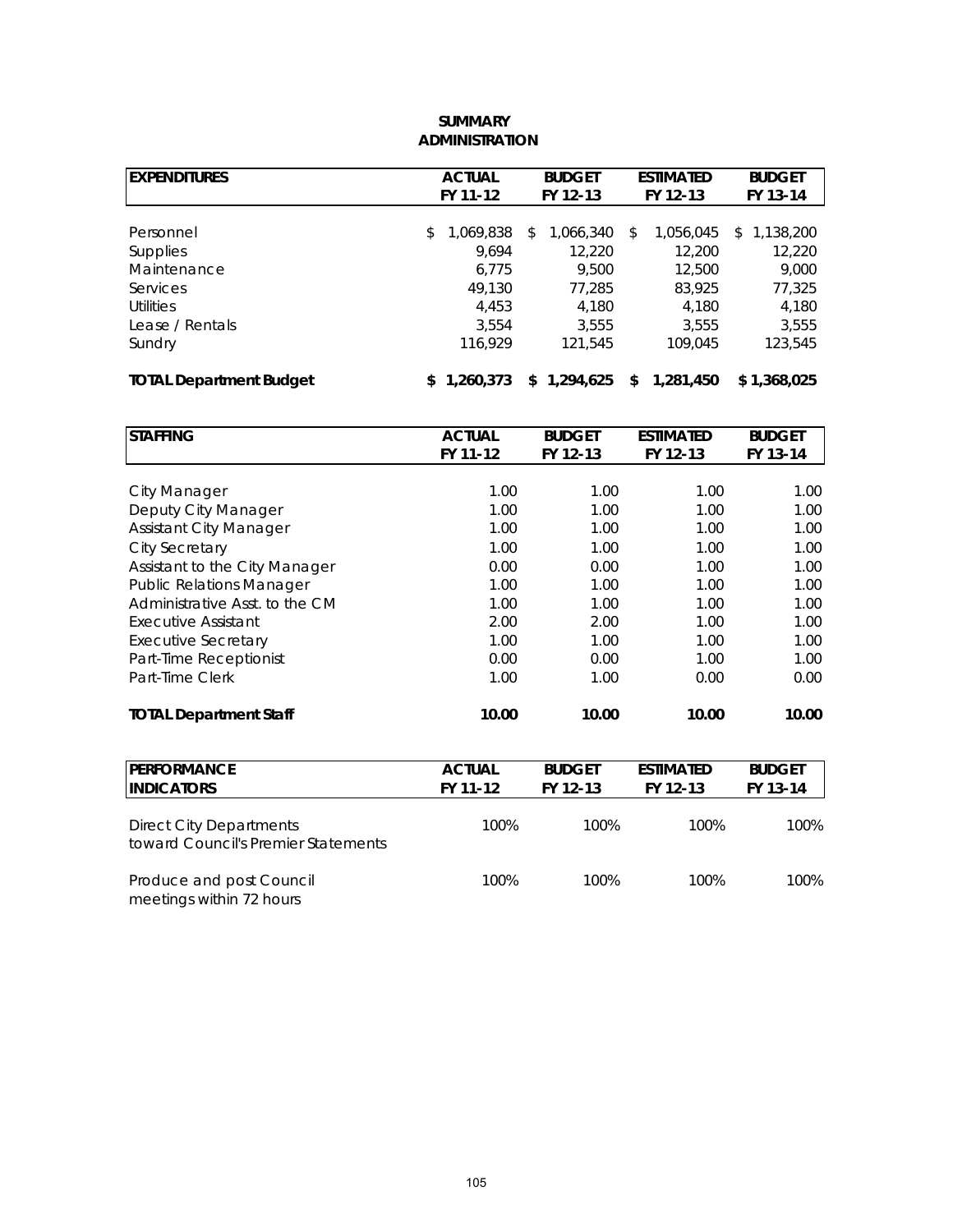## **2013-2014 WORK PLAN**

#### **CORE FUNCTION: #1 Oversee implementation of City Council's Strategic Plan and Premier Statements**

#### **Action:**

• Direct City departments' actions toward the ultimate achievement of Council goals

#### **Activity Measurement:**

• Propose and implement measures that work toward the City Council's seven Premier Statements

#### **Meets City Council's Premier Statements:**

Cedar Hill has Distinctive Character. Cedar Hill is Safe. Cedar Hill has Texas Schools of Choice. Cedar Hill is Clean. Cedar Hill has Vibrant Parks and Natural Beauty. Cedar Hill has Strong and Diverse Economy. Cedar Hill has Excellent, Safe and Efficient Infrastructure.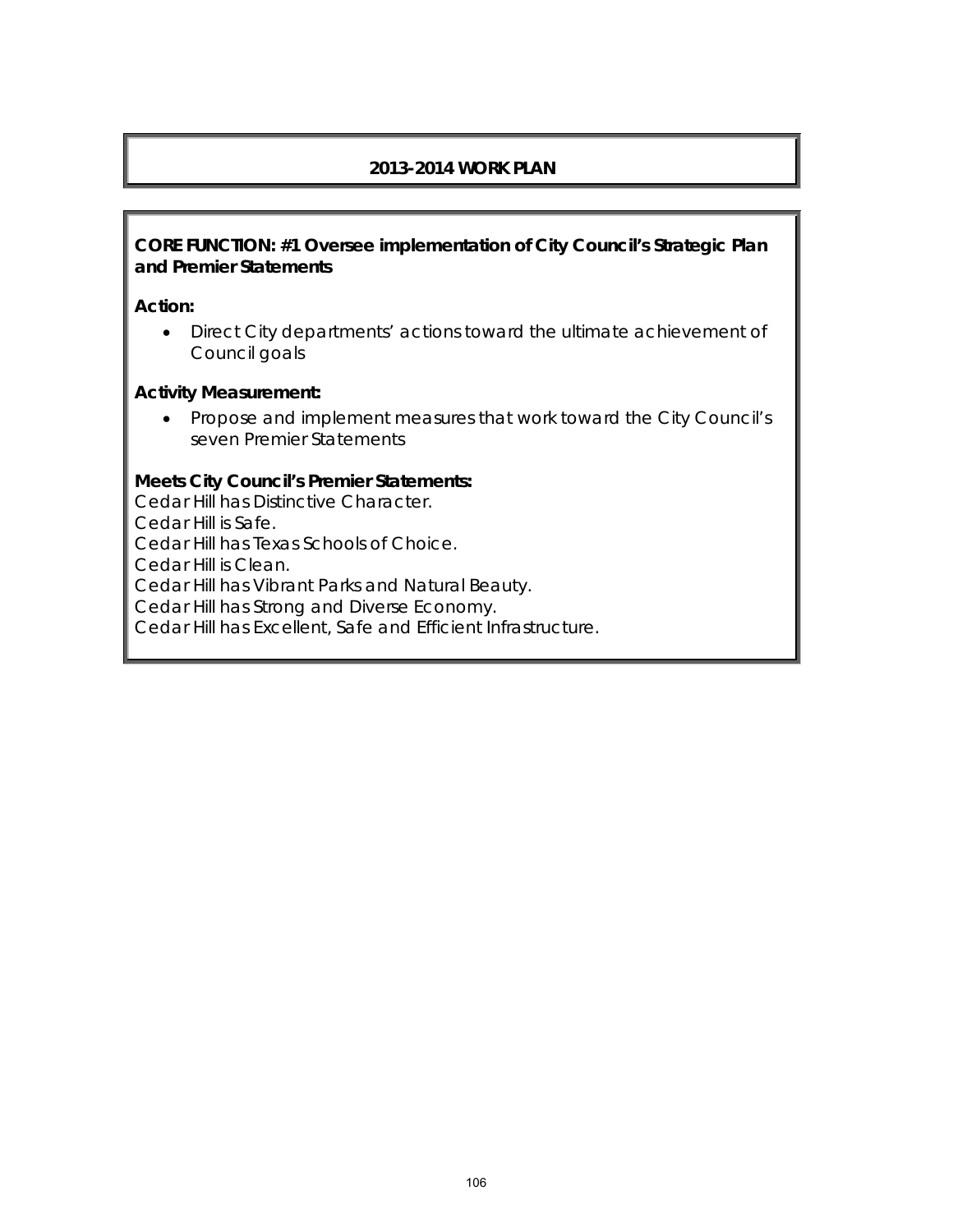# **CORE FUNCTION: #2 Manage the City's operation**

# **Action:**

• Coordinate and direct the administrators of each operating department to implement efficient and high-quality services within the policies and directives of the City

## **Activity Measurement:**

• Direct the City's operating departments to implement measures that work toward the City Council's seven Premier Statements

## **Meets City Council's Premier Statements:**

Cedar Hill has Distinctive Character. Cedar Hill is Safe. Cedar Hill has Texas Schools of Choice. Cedar Hill is Clean. Cedar Hill has Vibrant Parks and Natural Beauty. Cedar Hill has Strong and Diverse Economy. Cedar Hill has Excellent, Safe and Efficient Infrastructure.

# **CORE FUNCTION: #3 Respond to citizens' questions and service requests**

**Action:** 

- Receive and respond to citizens' concerns expressed in person, mail or e-mail
- Receive Open Records Requests and produce public information documents as requested

# **Activity Measurement:**

- Respond to 100% of citizens' inquiries within 24 hours
- Respond to Open Records Requests within ten business days 100% of the time